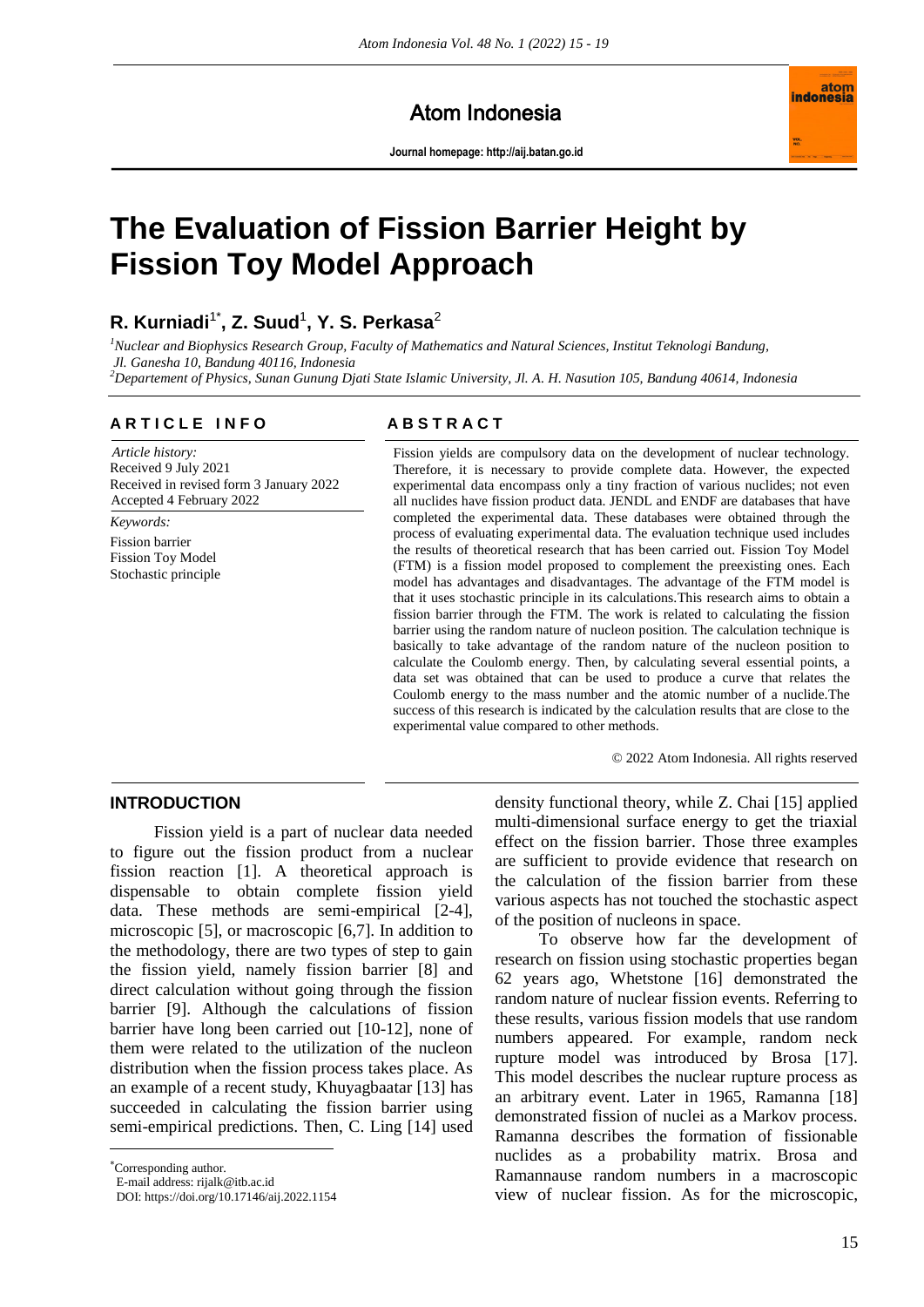it was shown by Marshalek [19] in 1969. F. Minato [20] assigned random properties to the Hamiltonian while the fission barrier still used the usual steps. Bland et al. in 2021 [21] put the stochastic aspect in determining thesurface energy through the random walk principle. This surface energy is then combined with coulomb energy into deformation energy. Finally, in 2021, a dissertation explicitly discussed the application of random walk in fission and fusion processes [22]. From these references, it can be concluded that there is still a gap in applying the random nature of the nucleon position to the calculation of the fission barrier.

Based on these references, there are three rationales for the formation of fission toy model. The first reason is that fission products cannot be determined with certainty but can be approximated with probability. Second, the expected value of the fission product can be developed from the probability value by the number of events that occur. Lastly, the random location of the nucleons causes the termination of the neck to be aimless as well. The position of these nucleons can represent both microscopic and macroscopic views simultaneously.

Fission toy model is a method that includes the distribution of nucleons as a major component in a fission event [23,24]. This model uses random numbers for all physical quantities that are owned by a fission process.

There is an open opportunity for research on nuclear mass fragments, that is replacing the Coulomb interactions between two candidate nuclides [25] with direct interactions between nucleons. The location of the nucleons is determined randomly through a horizontal distribution function.

The advantage of this technique is that the model can produce the peak of the fission barrier curve and can describe the nucleons distribution during fission process simultaneously. The word "toy" is taken from the parable of nucleons as marbles and random numbers as fission generators. A certain random number produces a fission event. In this model, the random number acts as the initiator of a corresponding quantity.

In summary, this work includes generating random numbers for many existing nucleons; then, these numbers were used to determine the position of the nucleons in calculating the Coulomb energy. After obtaining the Coulomb energy, it was proceeded with the calculation of the surface energy. This surface energy was obtained through the surface curve of the shape of the nucleus droplets. The main droplet surface parameter is the parameter related to the droplet neck. This situation happens because the neck-breaking event occurs when the droplet neck shrinks to a specific size. The shrinking of the neck is due to the enlargement of the earlier parameters. One time the evolution of droplet shape is a period of the parameter change from small to large. Because this one evolution is quite timeconsuming, to simplify computations, calculations have been carried out for several nuclides and several deformation points. These points were used to perform curve-fitting to obtain a function that relates the Coulomb energy and surface energy to the atomic number and mass number. In the end, a curve will be obtained that corresponds to the deformation energy to the atomic number and mass number of a nuclide. As for the microscopic aspects, it was ignored in this study. Therefore, the shell correction [26] was not included in the calculation of the deformation energy. The consequence of neglecting shell correction is that nuclear interactions were not involved.

Through the explanation above, it can be concluded that this research aims to obtain a new method that can reduce computational time and observe what happens when a fission event takes place. Reduced computational time means speeding up calculations, while knowing in detail what happened means gathering a more complete information to make predictions when another nuclear reaction event occurs.

# **METHODOLOGY**

The methodology was divided into three stages: particle treatment in the fission toy model, droplet selection, and calculation of Coulomb energy.

The first step was to treat the nucleons as particles in the fission toy model. Basically, it is a model that treats nucleons as if they were very hard ball-shaped marbles so that collisions between nucleons do not reduce their kinetic energy. In addition, there is no interaction between these nucleons, and the random nucleon positions follow the given pattern. In addition to applying the fission toy model to the nucleon position, it should also be applied to the shape of the nucleus' surface undergoing fission. However, this was ignored to see the contribution of the fission toy model to the determination of Coulomb energy. As a result, the use of surface evolution only made use of the longknown forms of droplet evolution.

The next step in this calculation began with determining the shape of the droplet. For the droplet shape evolution, the existing evolutionary model was still used, namely using the parameters that were first proposed by Jr Nix and other references [27-31].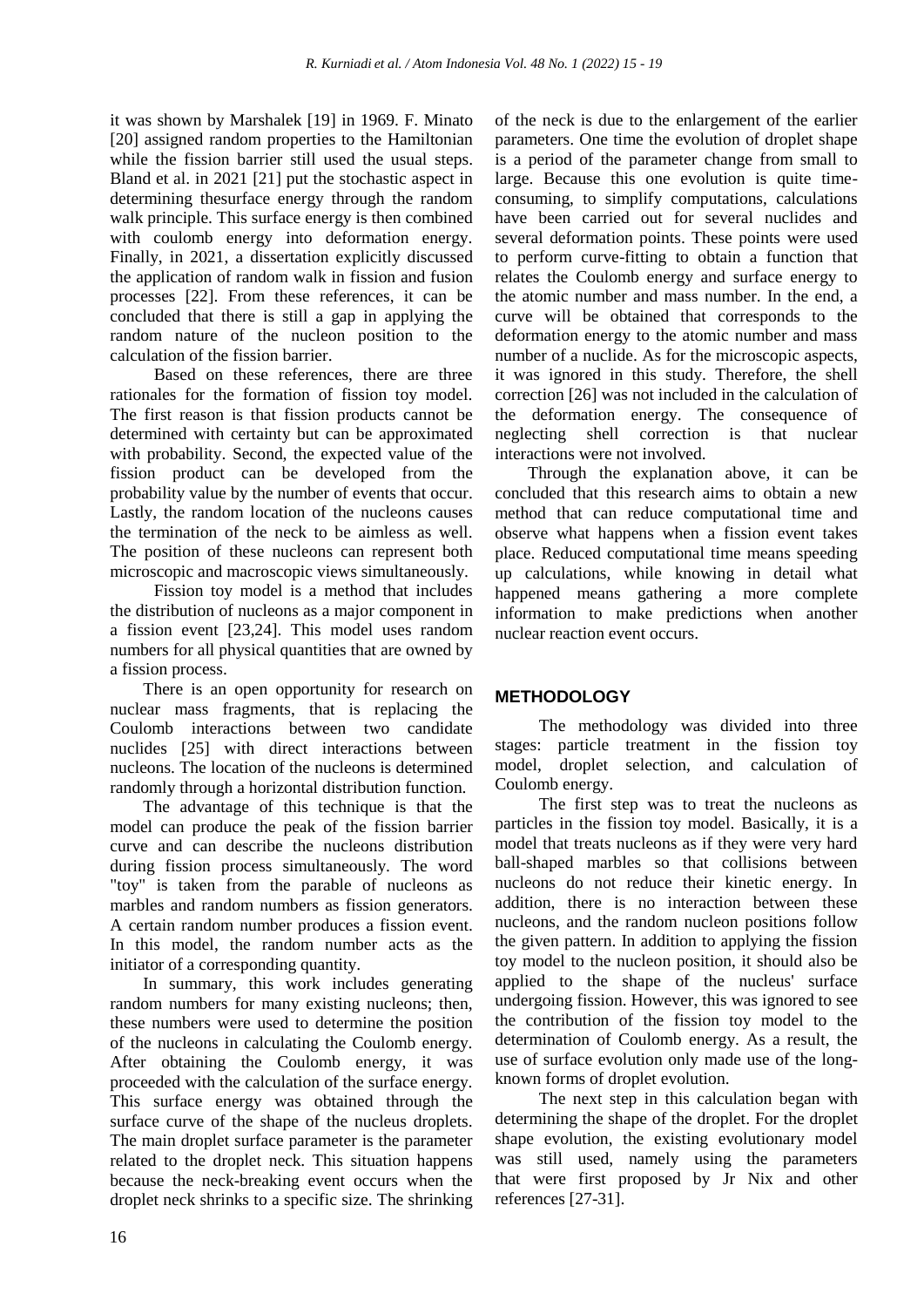The form was then re-expressed in the form of a Legendre polynomial expansion [32]. In this work, improvisation of the nuclear radius has been carried out. The improvisation was done to explicitly place the first term of the polynomial Legendre  $(n = 0)$ and limit the expansion to only order  $n = 2$ . The limitation was intended so that the nucleus is maintained in a quadrupole condition. Meanwhile, adding  $n = 0$  was done so that the parameterization for quadrupole is more than one. Thus, the nuclear radius is expressed in Eqs. (1-3).

$$
R(\theta) = R_0(\sum_{i=0}^{2} \beta_i \cos^i(\theta))
$$
\n
$$
\beta_0 = 1 + \frac{a_0}{2} \sqrt{\frac{1}{\pi}} - \frac{a_2}{4} \sqrt{\frac{5}{\pi}}
$$
\n
$$
-
$$
\n(1)

$$
\beta_1 = \frac{a_1}{2} \sqrt{\frac{3}{\pi}}
$$
\n
$$
\beta_2 = \frac{3a_2}{4} \sqrt{\frac{5}{\pi}}
$$
\n
$$
R_0 = \frac{1}{\eta} 35A^{1/3} r_0
$$
\n
$$
\eta = 35\beta_0^3 + 35\beta_0^2 \beta_2 + 35\beta_0 \beta_1^2
$$
\n
$$
21\beta_0 \beta_2^2 + 21\beta_1^2 \beta_2 + 5\beta_2^3
$$
\n(3)

where the above equations are the main equations used to calculate surface energy, *Esurf* in Eq. (4).

$$
E_{surf} = \gamma \int 2\pi R(\theta) \sqrt{dz^2 + d\xi^2} \tag{4}
$$

where,

$$
dz = R_0(-\beta_0 \sin(\theta) - \beta_1 \sin(2\theta) - 3\beta_2 \sin(\theta) \cos^2(\theta))d\theta
$$

$$
d\xi = R_0(\beta_0 \cos(\theta) + \beta_1 \cos(2\theta) - \beta_2 \sin(2\theta) \sin(\theta) + \beta_2 \cos^3(\theta))d\theta
$$

$$
\gamma = 0.9517(1 - 1.7826\left(1 - \frac{2Z}{A}\right)^2)MeVfm^{-2}
$$

 $a_0$ ,  $a_1$  and  $a_2$  are all Legendre polynomial expansion coefficients.  $a_0$  and  $a_1$  are parameters that give the shape of a droplet, while  $a_2$  is a parameter that affects the thickness of the neck when fission occurs. Increasing the value of  $a_2$ causes the droplet neck thickness to decrease. If  $a_1$  and  $a_2$  are zero, then the nucleus will be spherical. Through the numerical fitting method, the values of  $a_0$  and  $a_1$  were found to be 0.97777 and 0.4886, respectively.

 $\theta$  is polar angle in spherical coordinate and  $R_0$ is the normalization factor for the nucleus radius. This normalization factor serves as a limiter so that the nucleus density is always constant. The  $r_0$  parameter is the radius parameter which has a value of  $1.5$  fm. A acts as the mass number of the nucleus which undergoes the fission process.

The last step, after the surface energy was obtained, it is only necessary to calculate the Coulomb energy to obtain deformation energy.

Thereby, at the stage of calculating the Coulomb energy, lies the novelty of this research, that is a technique that utilizes the fission toy model especially the stochastic properties of the position of the nucleon space. The distribution of random numbers is shown in Eqs. (5a-5b).

$$
\theta = \Gamma_{random}; \ F = F_{random} \tag{5a}
$$

$$
\begin{bmatrix} X \\ Y \\ Z \end{bmatrix} = \begin{bmatrix} (2F - 1)R(\theta) \cdot \cos(\theta) \\ (2F - 1)R(\theta) \cdot \sin(\theta) \\ R(\theta) \cdot \cos(\theta) \end{bmatrix}
$$
 (5b)

The gamma distribution function generator is symbolized by  $\Gamma_{random}$ , while the flat distribution functions by  $F_{random}$ . Through this distribution, we have succeeded in obtaining the distribution of nucleons during the fission process, which is isotropic in the X-Y plane direction and converges on the candidate nuclides at a central mass point to become fission products. This result is the success of this research that previous studies have not already shown.

Based on these coordinates, the value of the Coulomb energy  $E_{\text{Coul}}$  ws calculated, as shown in Eq. (6).

$$
E_{Coul} = \sum_{i} \sum_{j \neq i} \frac{1}{l_{ij}} \tag{6}
$$

with,

$$
l_{ij}^{2} = (X_{i} - X_{j})^{2} + (Y_{i} - Y_{j})^{2} + (Z_{i} - Z_{j})^{2}
$$

All the steps outlined above were repeated for the next  $a_2$  value.

To reduce the computing time, the long-time calculation can be solved by curve-fitting from the previous 106 iteration data.

#### **RESULTS AND DISCUSSION**

Equations (7-8) are the results of the curvefitting for Coulomb energy and surface energy respectively.

$$
E_C(A, Z, a_2) =
$$
  
(0.0152Z + 0.00555A - 0.6426) $a_2^4$  –  
(0.2712Z + 0.1003A - 14.627) $a_2^3$  +  
(1.8007Z + 0.67205A - 113.62) $a_2^2$  – (7)  
(5.2355Z + 1.96295A - 360.295) $a_2$  +  
(16.088Z + 6.035A - 2306.7)

$$
E_S(A, a_2) =
$$
  
\n
$$
(0.038A + 0.4052)a_2^3 -
$$
  
\n
$$
(0.0546A + 6.3325)a_2^2 +
$$
  
\n
$$
(0.2329A + 26.945)a_2 -
$$
  
\n
$$
(1.2996A + 153.95)
$$
 (8)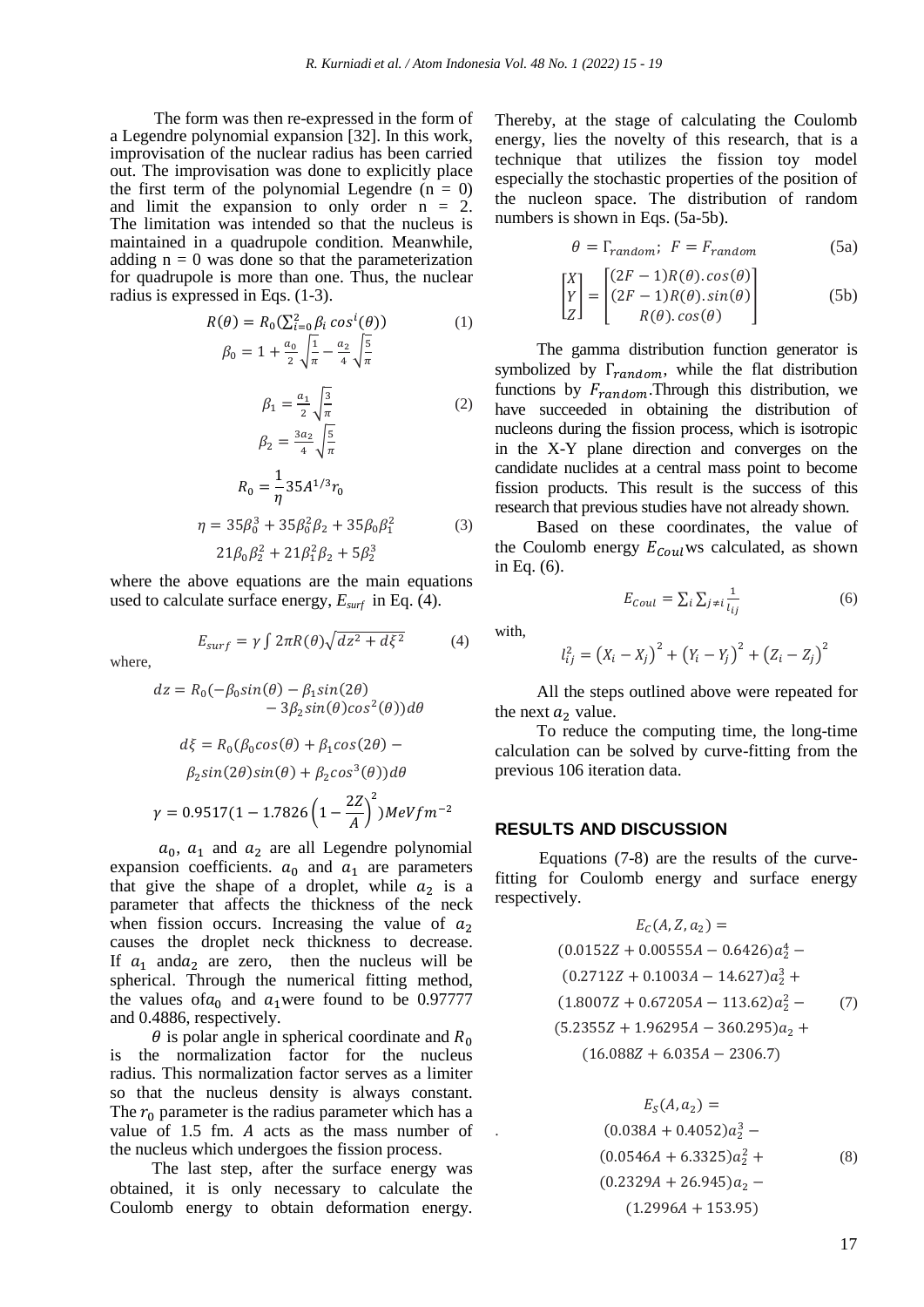The two equations above can be said formally as equations that connect between A,Z and a\_2, with Coulomb energy and surface energy through fission toy model.

To see the reliability of these two equations, fission toy model was used to perform fission barrier height calculations for nine nuclides. The reason for the selection of the nine nuclides is simply due to the data availability [33].

Fission barrier heights for nine nuclides obtained through experiments and other calculations are compared with this work. In Fig. 1, it is shown that for seven nuclides (Ra, Ac, Th, Pa, U, Np, and Pu), the fission toy model calculations results are still within the range of the experimental results and other model calculations. However, for Am and Cm, there is a significant difference. The results of fission toy model calculations for these nuclides are beyond the range of the other results. The values of fission barrier heights Am and Cm tend to be smaller than the other data.

This lower calculation result is possible due to several factors, such as protons accumulating in the neck area during deformation, skin correction is not involved, and the surface energy being too small. From the first factor, with the tendency of protons to gather in the neck, the Coulomb energy becomes very large; as a result, the deformation energy decreases. Therefore, the Coulomb energy should be corrected for a small distance to overcome decreasing energy problem. Thus, the potential barrier peak value may be higher if the Coulomb energy is corrected lower. In the fission toy model, this correction can be done by changing the proton distribution function; the function is separated from the neutron distribution function. In other words, there need to be a correction of the random number distribution function, which is the coordinates of the proton positions.

After that, a shell correction is needed. This correction is essential considering that the fission toy model considers fission events as a classical system, which is a system that has continuous energy. The last factor is to improve the droplet model. The droplet shape must be changed from the Legendre polynomial to a fourth-order polynomial around the neck. With this fourth-order polynomial, the neck becomes more sloping. According to the fission toy model, the sloping shape will reduce the chances of the nucleons being in the neck.Further analysis is needed to be able to correctly answer the problem of the low peak height of the curves for these two nuclides.



**Fig. 1.** Fission Barrier height for nine isotopes obtained through experiments and other calculations as a comparison, namely EFTSI [34], FRLDM [35] and Koura.

## **CONCLUSION**

Based on the obtained results and the analysis that has been carried out, two important conclusions can be drawn. First, the fission toy model can be a technique that can generate heights from potential barrier peaks through the application of the stochastic principle to the position of nucleons in the space. Second, although it still looks rough, the fission toy model manages to provide a glimpse of how the nucleons spread during the fission process. This second conclusion can make a significant contribution to the previous models.

# **ACKNOWLEDGMENT**

This research is fully supported by Kemendikbudristek fiscal year 2020-2021.